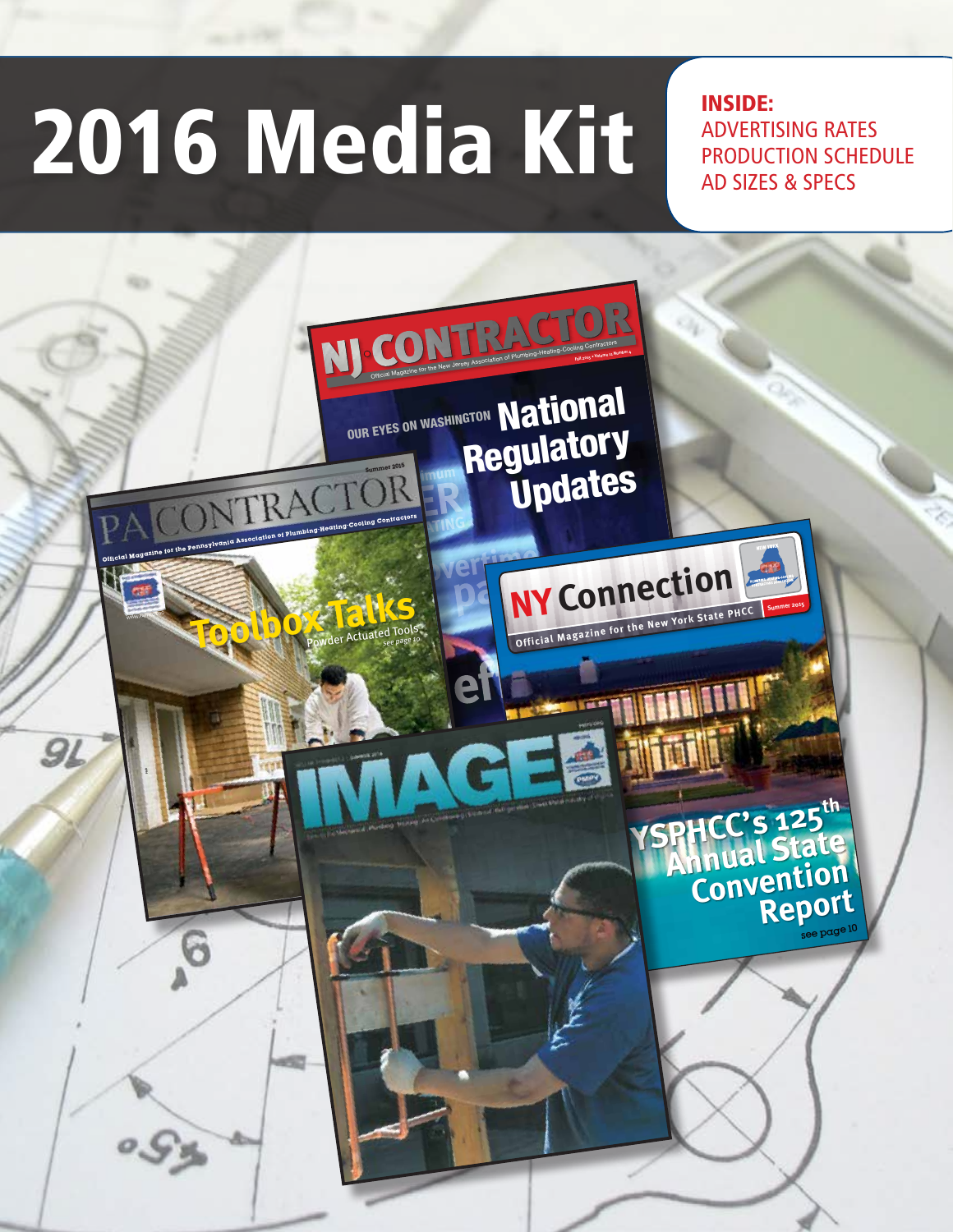#### $\int$   $\frac{1}{2}$   $\frac{1}{2}$   $\frac{1}{2}$   $\frac{1}{2}$  $\left\{$  THE PHCC  $\right\}$  $H = \frac{1}{2\pi\epsilon_0}$  $\overline{\phantom{a}}$  PHCC  $\overline{\phantom{a}}$



**The PHCC is the oldest and most**<br>The PHCC is the oldest and most The PHCC is the oldest and most mem<br>respected organization in the Plumbing- avail Heating-Cooling industry. PHCC members are **are locality** the internal managers business owners and managers looking to improve their companies and the industry as a whole. They actively work to stay on the cutting edge of codes, regula-FREE THE S ARE COMBINED TO A THE THE C IS ARE COMBINED TO A THE THEM SAVE TO A THE THEOREM SAVE TO HE THE THEOREM SAVE TO HE THE THEOREM SAVE TO HE THE THEOREM SAVE TO HER THE THEOREM SAVE TO HER THE THEOREM SAVE TO HER TH more money are the decision makers are the decision makers are the decision makers are the decision of the decision of the decision of the decision of the decision of the decision of the decision of the decision of the dec

tions, business strategy, tools, materials, and services that combine to help them save time and make more money. These are the decision makers you want to influence. They are loyal and affiliated. The Plumber of the Plumbertal Contractors Associated the Contractors Associated Contractors Association (PMC) is an above time and make more money. These are the decision makstay of the cutting edge of codes, regula-<br>ausiness strategy, tools, materials, and services that combine to<br>em save time and make more money. These are the decision mak-<br>want to influence. They are loval and affiliated business strategy, tools, materials, and services that combine to<br>nem save time and make more money. These are the decision mak-<br>u want to influence. They are loyal and affiliated. nem save time and make more money. These are the decision n<br>u want to influence. They are loyal and affiliated.<br>BHCC

#### THE PHCC The PHCC

ers you want to influence. Iney are loyal and affiliated.<br>THE PHCC<br>The Plumbing-Heating–Cooling Contractors Association (PHCC) is an association consisting of committed professionals and volunteers association consisting of committed professionals and volunteers focused on improving their industry. The oldest trade organization in focused on improving their industry. The oldest trade organization in the construction industry, the PHCC has been an advocate for plumbing, heating, and cooling contractors since 1883. The PHCC has created an awareness of an association that stands out in providing innovative ideas and solutions, while displaying an image of quality and professionalism to the industry nationwide. Having your logo and advertisement printed in a PHCC chapter publication insures that you are not only aligned with the PHCC mission, but also that your message will be seen by industry professionals and readers who make purchasing decisions. You are showing these decision makers that you support them and you are committed to the success of their trade. You'll also receive exposure at shows and conferences where **PHCC**<br>Plumbing-Heating–Cooling Contractors Association (PHCC) is an<br>ciation consisting of committed professionals and volunteers innovative PHCC<br>Plumbing-Heating–Cooling Contractors Association (PHCC) is an<br>ciation consisting of committed professionals and volunteers<br>sed on improving their industry. The oldest trade organization in the Plumbing-Heating-Cooling Contractors Association (PHCC) is an<br>ociation consisting of committed professionals and volunteers<br>ised on improving their industry. The oldest trade organization in the<br>struction industry, the PHC ociation consisting of committed professionals and volunteers<br>used on improving their industry. The oldest trade organization in the<br>struction industry, the PHCC has been an advocate for plumbing,<br>ting. and cooling contrac are on improving their maustry, the offers trade organization<br>attruction industry, the PHCC has been an advocate for plumbit<br>atting, and cooling contractors since 1883. The PHCC has create mestruction muustry, the PHCC has been an advocate for plumbin<br>ating, and cooling contractors since 1883. The PHCC has created<br>vareness of an association that stands out in providing innovativ pating, and cooling contractors since 1883. The PHCC has created a<br>vareness of an association that stands out in providing innovative<br>eas and solutions, while displaying an image of quality and profes-<br>poplism to the indus wareness of an association that stands out in providing innovat<br>teas and solutions, while displaying an image of quality and pro<br>ionalism to the industry nationwide. Having your logo and adverse deas and so<br>.

#### **CIRCULATION**



members gather to learn more about the products and services members gather to learn more about the products and services available to help them run their businesses more effectively. EDITORIAL CONTENT available to help them run their businesses more effectively. available to help them run their businesses more effectively. s gamer to learn more about the products and services<br>e to help them run their businesses more effectively.<br>RIAL CONTENT

#### EDITORIAL CONTENT Editorial Content

available to help them fun their businesses more enectively.<br>EDITORIAL CONTENT<br>PHCC magazines are an integral means of educating members and **EDTIONIAL CONTENT**<br>PHCC magazines are an integral means of educating members and<br>prospective members alike about what is going on in the association and in the industry as a whole. Editorial consists of: magazines are an integral means or educa<br>• ctive members alike about what is going or<br>• industry as a whole. Editorial consists of: Fusive members anke about what is going on in the association<br>• industry as a whole. Editorial consists of:<br>• islative Updates (regional and national)

You'll also receive exposure at shows and conferences where members gather to learn more about the products and services and services and services and services and services

- m the muustry as a whole. Euronial consists of.<br>• Legislative Updates (regional and national)<br>• Association News (regional and national)
- Association News (regional and national) Association News (regional and national) jisiative opdates (regional and national)<br>sociation News (regional and national)<br>siness articles related to management h
- Association News (regional and national)<br>• Business articles related to management, human resources, Business articles related to management, n<br>marketing, customer relations, finance, etc.
- − marketing, customer relations, finance,<br>• Legal Issues (litigation and arbitration)
- Installation & Service
- Health and Safety Health and Safety
- Heartn and Sarety<br>• Industry Trends industry frends





# Please send questions and material to:

## 1310 Crooked Hill Road, Suite 8000 Crooked Hill Road, Suite 8000 Crooked Hill Road, Suite 8000 Crooked Hill Road, Suite 8000 Crooked Hill Road, Suite 8000 Crooked Hill Road, Suite 8000 Crooked Hill Road, Suite 8000 Crooked **Publications Management**<br>**Publications Management**

1310 Crooked Hill Road, Suite 800 Phone: 717.238.5751 x124 Harrisburg, PA 17110 Fax: 717.238.3081

Harrisburg, PA 17110<br>Phone: 717.238.5751 x124 Fax: 717.238.3081 Email: Jen@thinkgraphtech.com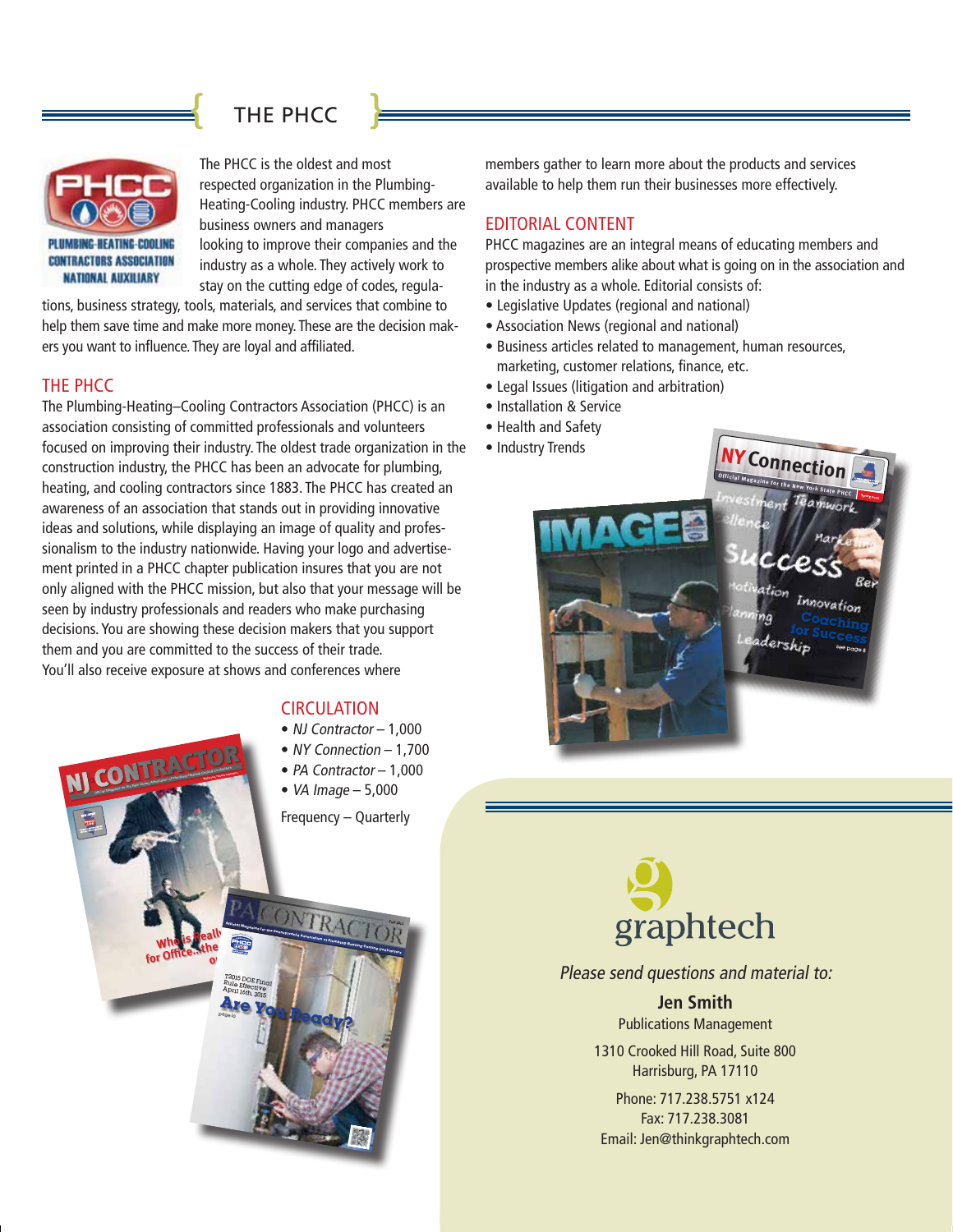ADVERTISING SPECS & Submission

#### NJ Due Dates

**{**

|                 | Jan.-March 2016<br>Winter Issue |         | July-Sept. 2016<br>' Summer Issue | Oct.-Dec. 2016<br><b>Fall Issue</b> |
|-----------------|---------------------------------|---------|-----------------------------------|-------------------------------------|
| Ad Reservation: | 11/16/15                        | 2/15/16 | 5/23/16                           | 8/22/16                             |
| Artwork Due:    | 11/23/15                        | 2/22/16 | 5/30/16                           | 8/29/16                             |

#### NY Due Dates

|                        | Dec. 2015-Feb. 2016<br><b>Winter Issue</b> | March-May 2016<br>Spring Issue | June-Aug. 2016<br>Summer Issue | Sept.-Nov. 2016<br><b>Fall Issue</b> |
|------------------------|--------------------------------------------|--------------------------------|--------------------------------|--------------------------------------|
| <b>Ad Reservation:</b> | 10/26/15                                   | 1/25/16                        | 5/2/16                         | 7/25/16                              |
| Artwork Due:           | 11/2/15                                    | 2/1/16                         | 5/9/16                         | 8/1/16                               |

#### PA Due Dates

|                     | Jan.-March 2016<br><b>Winter Issue</b> | April-June 2016<br><b>Spring Issue</b> | July-Sept. 2016<br>Summer Issue | Oct.-Dec. 2016<br><b>Fall Issue</b> |  |
|---------------------|----------------------------------------|----------------------------------------|---------------------------------|-------------------------------------|--|
| Ad Reservation:     | 11/16/15                               | 2/15/16                                | 5/23/16                         | 8/22/16                             |  |
| <b>Artwork Due:</b> | 11/23/15                               | 2/22/16                                | 5/30/16                         | 8/29/16                             |  |

#### VA Due Dates

|                 | Jan.-March 2016<br>Winter Issue | April-June 2016<br>Spring Issue | July-Sept. 2016<br>Summer Issue | Oct.-Dec. 2016<br><b>Fall Issue</b> |
|-----------------|---------------------------------|---------------------------------|---------------------------------|-------------------------------------|
| Ad Reservation: | 11/16/15                        | 2/15/16                         | 5/23/16                         | 8/22/16                             |
| Artwork Due:    | 11/23/15                        | 2/22/16                         | 5/30/16                         | 8/29/16                             |

Ad Sizes



ADVERTISING Rates

#### PA/NJ/NY Advertising Rates

#### Non-Member RATES

| <b>RATES</b>              | 1x      | 2x      | 3x      | 4x      |
|---------------------------|---------|---------|---------|---------|
| <b>Full Page</b>          | \$1,110 | \$1,010 | \$900   | \$790   |
| <b>Two-Page Spread</b>    | \$2,050 | \$1,950 | \$1,850 | \$1,750 |
| 1/2-Page                  | \$900   | \$790   | \$695   | \$590   |
| 1/2 Page Spread           | \$1,700 | \$1,480 | \$1,290 | \$1,080 |
| 1/3-Page                  | \$695   | \$590   | \$485   | \$425   |
| 1/4-Page                  | \$540   | \$485   | \$435   | \$385   |
| <b>Business Card</b>      | \$280   | \$280   | \$280   | \$280   |
| PREMIUM PLACEMENT         |         |         |         |         |
| <b>Outside Back Cover</b> | \$1,610 | \$1,500 | \$1,445 | \$1,395 |
| <b>Inside Front Cover</b> | \$1,395 | \$1,325 | \$1,240 | \$1,190 |
| <b>Inside Back Cover</b>  | \$1,295 | \$1,190 | \$1,135 | \$1,085 |

**{**

PA/NJ/NY PHCC members – take 10% off the advertising rates above

#### $DIMENSIONS$  W  $\parallel$  H Full Page  $\begin{array}{|c|c|c|c|c|c|} \hline \text{7.5}^{\text{u}} & \text{10}^{\text{u}} \\ \hline \end{array}$ Full Page Bleed 8.75" 11.25" Two-Page Spread 17.25" 11.25" 1/2 Page Horz | 7.5" | 5" 1/2 Page Vert 3.625" 10" 1/2 Page Spread 17.25" 5.25" 1/3 Page Horz 2.5" 3.25" 1/3 Page Vert 2.4375" 10" 1/4 Page 3.625" 5" Business Card 3.75" 2"

|                       | w      | н       |
|-----------------------|--------|---------|
| <b>Trim Size</b>      | 8.5"   | 11"     |
| <b>Bleed</b>          | 8.75"  | 11.25"  |
| Live Matter           | 7.75"  | 10.25'' |
| <b>Spread Size</b>    | 17"    | 11"     |
| <b>Bleed (Spread)</b> | 17.25" | 11.25"  |

- You may email your ad to Jen Smith or upload to our ftp site at www.thinkgraphtech.com
- Ads can be designed for \$69.50/hr

#### VA Advertising Rates

**}**

#### Member RATES

**}**

1/4

| <b>RATES</b>              | 1x      | 2x             | 3x      | 4x      |
|---------------------------|---------|----------------|---------|---------|
| <b>Full Page</b>          | \$1,250 | \$1,150        | \$1,050 | \$950   |
| <b>Two-Page Spread</b>    | \$2,000 | \$1,900        | \$1,800 | \$1,700 |
| $1/2$ -Page               | \$950   | \$850<br>\$750 |         | \$650   |
| 1/2 Page Spread           | \$1,400 | \$1,300        | \$1,200 | \$1,100 |
| 1/4-Page                  | \$700   | \$600          | \$500   | \$400   |
| <b>Business Card</b>      | \$625   | \$525          | \$425   | \$325   |
| <b>PREMIUM PLACEMENT</b>  |         |                |         |         |
| <b>Outside Back Cover</b> | \$2,700 | \$2,600        | \$2,500 | \$2,400 |
| <b>Inside Front Cover</b> | \$2,400 | \$2,300        | \$2,200 | \$2,100 |
| <b>Inside Back Cover</b>  | \$2,200 | \$2,100        | \$2,000 | \$1,900 |

VA PHCC Members — reserve four issues and receive an additional 10% off the advertising rates above